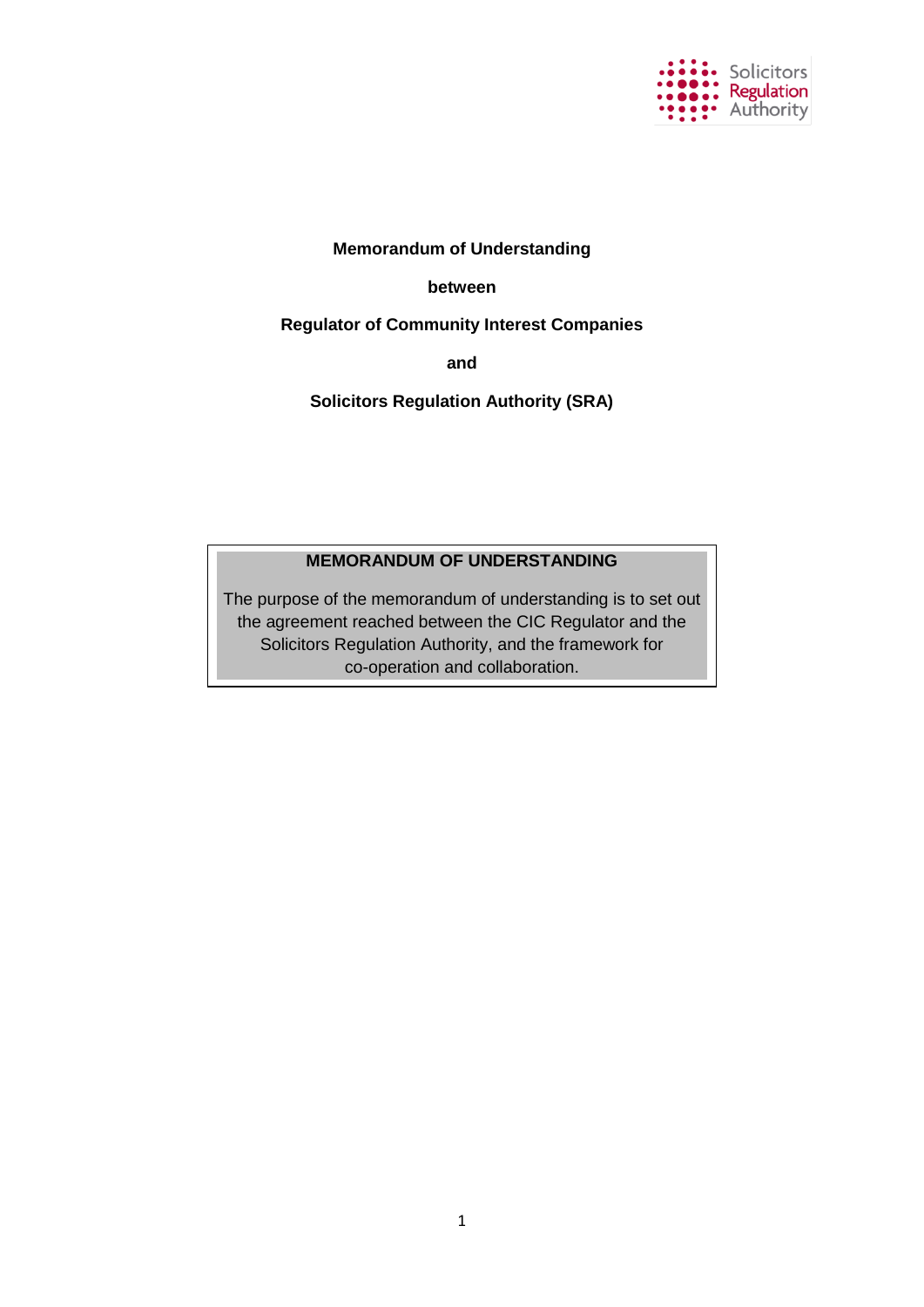

## **Introduction**

- 1. The Regulator or Community Interest Companies (the Regulator) and the Solicitors Regulation Authority (SRA) ("the parties") are committed to working together to achieve the appropriate public interest outcomes in the investigation of dishonesty and serious misconduct in the community regulated by the SRA and the Regulator. In support of that aim, this memorandum of understanding ("Memorandum") sets out the framework for effective liaison and communications between the Regulator and the SRA.
- 2. The aims of this Memorandum include:
	- a. To assist both parties in their investigation in the public interest so far as such assistance is lawful;
	- b. To provide a framework for the lawful flow of information between the Regulator and the SRA.
- 3. The Regulator and the SRA recognise and respect their differing duties, operational priorities and constraints, and confidentiality requirements. However, in the public interest they commit themselves to professional co-operation in preventing or taking action in relation to dishonesty or serious misconduct involving law firms and individuals authorised with the SRA and registered with the Regulator.

## **Legal status and effect**

- 4. Nothing in this Memorandum of Understanding shall, or is intended to:
	- a. create any legal or procedural right or obligation which is enforceable by either of the parties against the other; or
	- b. create any legal or procedural right or obligation which is enforceable by any third party against either of the parties, or against any other third party; or
	- c. prevent either of the parties from complying with any law which applies to them; or
	- d. fetter or restrict in any way whatsoever the exercise of any discretion which the law requires or allows the parties to exercise; or
	- e. create any legitimate expectation on the part of any person that either of the parties to this Memorandum of Understanding will do any act (either at all, or in any particular way, or at any particular time), or will refrain from doing any act.

Nevertheless, the parties are genuinely committed to pursuing the aims and purposes of this Memorandum in good faith, and intend to act in accordance with its terms on a voluntary basis.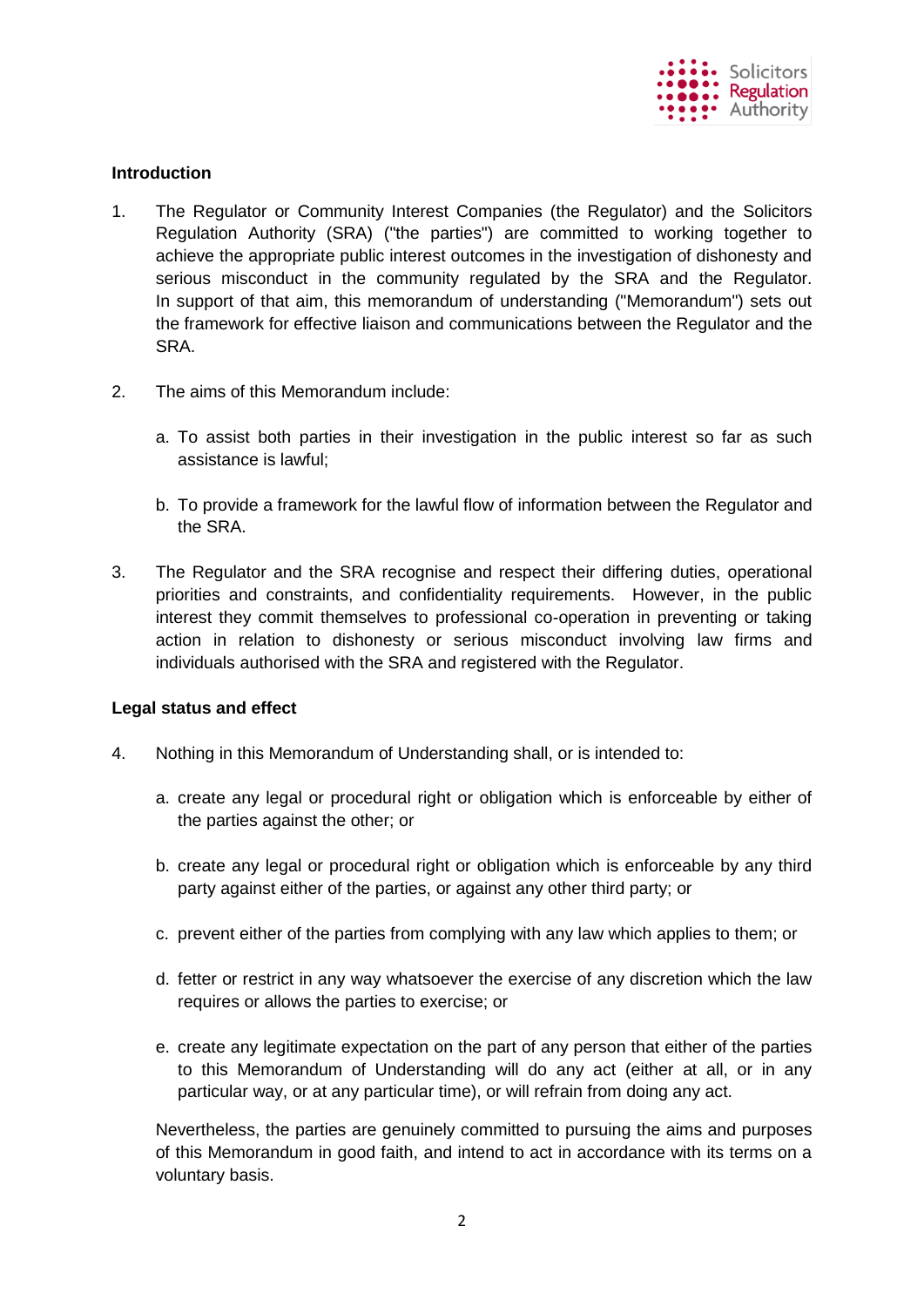

## **Roles and responsibilities**

- 5. The SRA is the Independent regulatory body established by the Law Society for the regulation of legal services by law firms and solicitors in England and Wales. The SRA's powers arise from various statutes and regulations including the Solicitors Act 1974, the Administration of Justice Act 1985, the Courts and Legal Services Act 1990, the Legal Services Act 2007 and the SRA's Handbook: http://www.sra.org.uk/solicitors/handbook/welcome.page
- 6. The SRA has statutory and rule-based powers to require the production of documents or information, such as section 44B of the Solicitors Act 1974 and section 93 of the Legal Services Act 2007.
- 7. The SRA may inspect material that is subject to a law firm's client's legal professional privilege (LPP) or confidentiality but may only use such material for its regulatory purposes. The SRA also protects the LPP and confidentiality of clients. LPP material will not be disclosed by the SRA to any other person other than where necessary for its regulatory purposes. Material that is not subject to LPP may be disclosable in the public interest, in the absolute discretion of the SRA, including material comprising communications in furtherance of crime or fraud.
- 8. The Government established the community interest company structure for use by social enterprises who wish to operate as limited companies.
- 9. The Companies (Audit, Investigations and Community Enterprise) Act 2004 (CAICE) and the 2005 Regulations provide the legislative framework for the community interest company structure.
- 10. CAICE established the CIC Regulator as an independent statutory office-holder appointed by the Secretary of State. The CIC Regulator's appointment was subject to an open public recruitment process monitored by the Office of the Commissioner for Public Appointments. The CIC Regulator's powers and duties are set out in the CAICE Act and CIC Regulations 2005.
- 11. The CAICE Act provides the CIC Regulator with wide enforcement powers which include:
	- a. to bring civil proceedings in the name of the CIC;
	- b. to Appoint or Remove directors when a 'default condition' has arisen;
	- c. to appoint a manager or a CIC when a 'default condition' has arisen;
	- d. to vest (in trust) the property of a CIC.

These powers are used as a last resort. As a "light touch regulator" we seek regulation.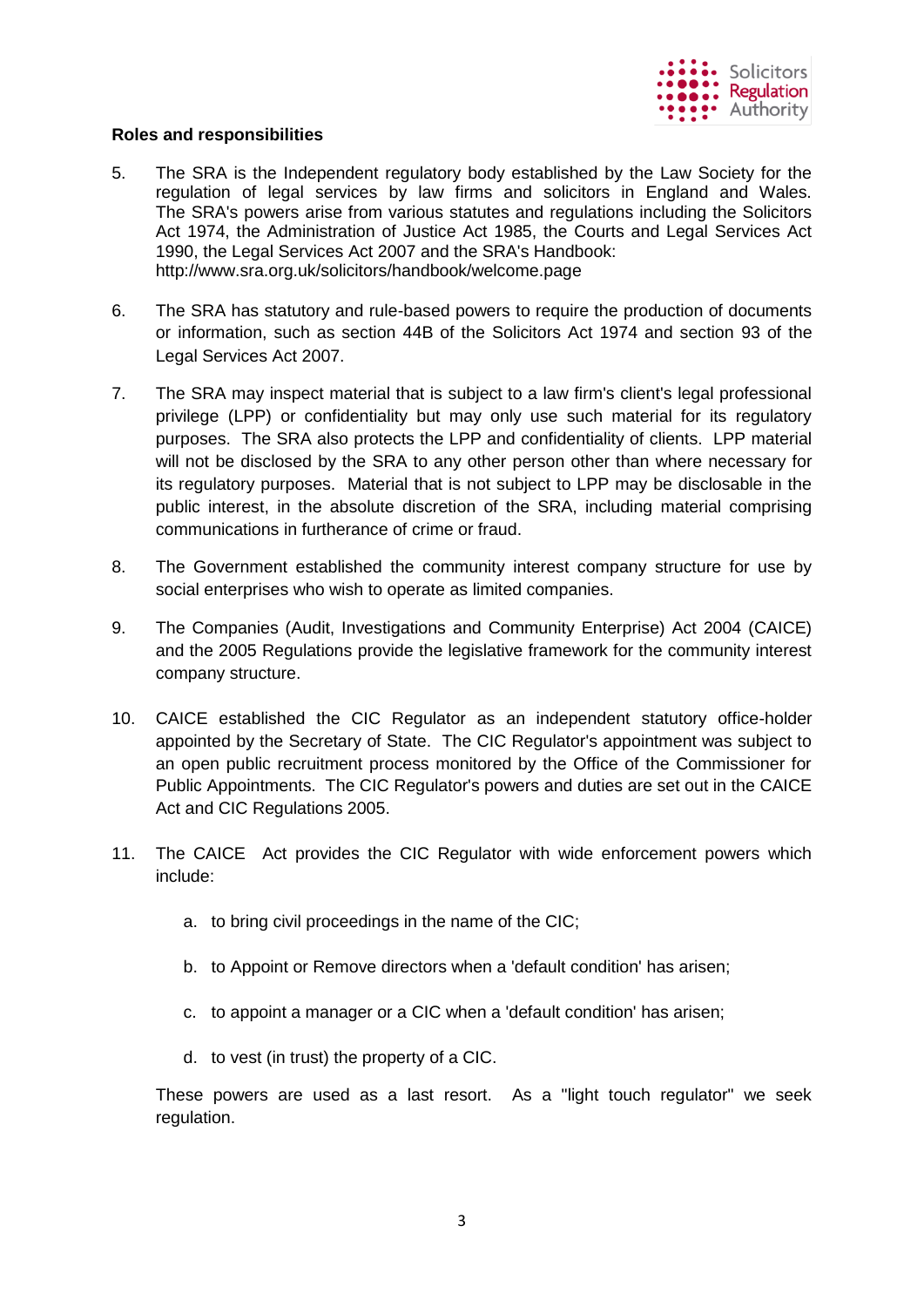

## **Information sharing**

- 12. Where it is lawful and in the public interest to do so, the parties agree to disclose information to the other:
	- a. to enable the assessment of risk o the public such as to:
	- i. minimise the risk of financial default;
	- ii. minimise the risk of fraud or other criminality; and
	- iii. identify the risk of financial failure; and
	- iv. minimise the risk to clients.
	- b. so that alleged criminality, misconduct, breach of the SRA principles, or CIC principles, or other failures are properly investigated and decided upon;
	- c. to enable the proper processing of claims or applications for redress of any description; and
	- d. for the purposes of regulatory, disciplinary, contractual or other legal proceedings, whether in public or not;

provided that the recipient is reasonably considered able to take regulatory or other proper action upon the information.

- 13. The recipient of information received from the other party will:
	- a. comply at all times with the Data Protection Act 1998 and any related or analogous legislation;
	- b. keep the information secure;
	- c. use the information only for proper purposes, such as regulatory, disciplinary, contractual or other legal investigations or proceedings; and
	- d. liaise or co-operate where appropriate to avoid action that prejudices or may prejudice an investigation by another party or person.
- 14. Proper purposes may also include further lawful disclosure of the information such as to persons under investigation, witnesses, legal advisers, other regulators, professional bodies, prosecuting bodies, and law enforcement agencies including the police, HM Revenue and Customs, the National Crime Agency (or any body that in future carries out the functions of such bodies).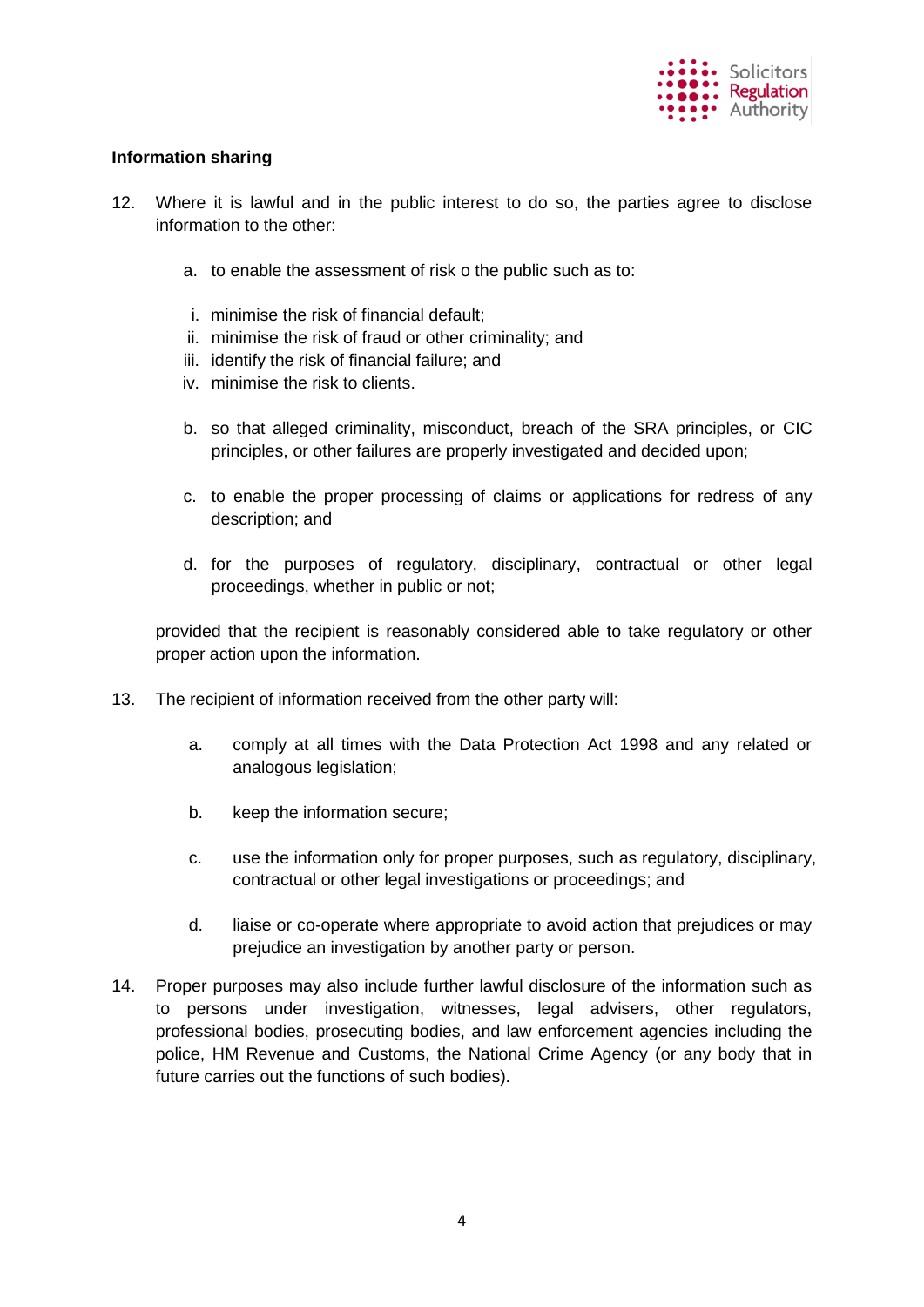

- 15. SRA may seek information from the Regulator pursuant to section 44BB of the Solicitors Act 1974 or any analogous or replacement regulatory powers. http://www.legislation.gov.uk/ukpga/1974/47/section/44BB
- 16. The parties agree to ensure that disclosures to the other party are lawful.
- 17. The disclosing party also agrees to notify the recipient of:
	- a. any restrictions on the use to which the information can be put, and
	- b. any restrictions which apply to the onward disclosure of the information, and

in the absence of such notification, the receiving party may assume that there are no such restrictions (in addition to any restrictions that apply as a matter of law).

18. The parties agree that, subject to the disclosure being lawful in each case, and in compliance with the paragraphs above, the information described in paragraphs 11 and 13 will be exchanged as provided in those paragraphs.

#### **Practical exchange of information**

19. In order to ensure that matters are handled at the appropriate levels, and that developing policy considerations are taken fully into account, all information exchanged between the parties should be passed via nominated Single Points of Contact (SPOC) (see Annex 1). Where they consider it appropriate, designated points of contact may delegate ongoing liaison to members of their staff.

#### **Additional assistance**

- 20. Either of the parties may request additional co-operation in the following areas, and such requests shall be given due consideration;
	- a. sharing subject-matter expertise;
	- b. supplying witness statements, expert advice or oral evidence for use or potential use in court or tribunal proceedings

#### **Security and assurance**

- 21. The parties agree to
	- a. only use the data for the purposes for which they have received it;
	- b. store data securely;
	- c. ensure that only people who have a genuine business need to see that data will have access to it;
	- d. report data losses or wrongful disclosure to the SPOCs.
	- e. only hold it while there is a business need to keep it;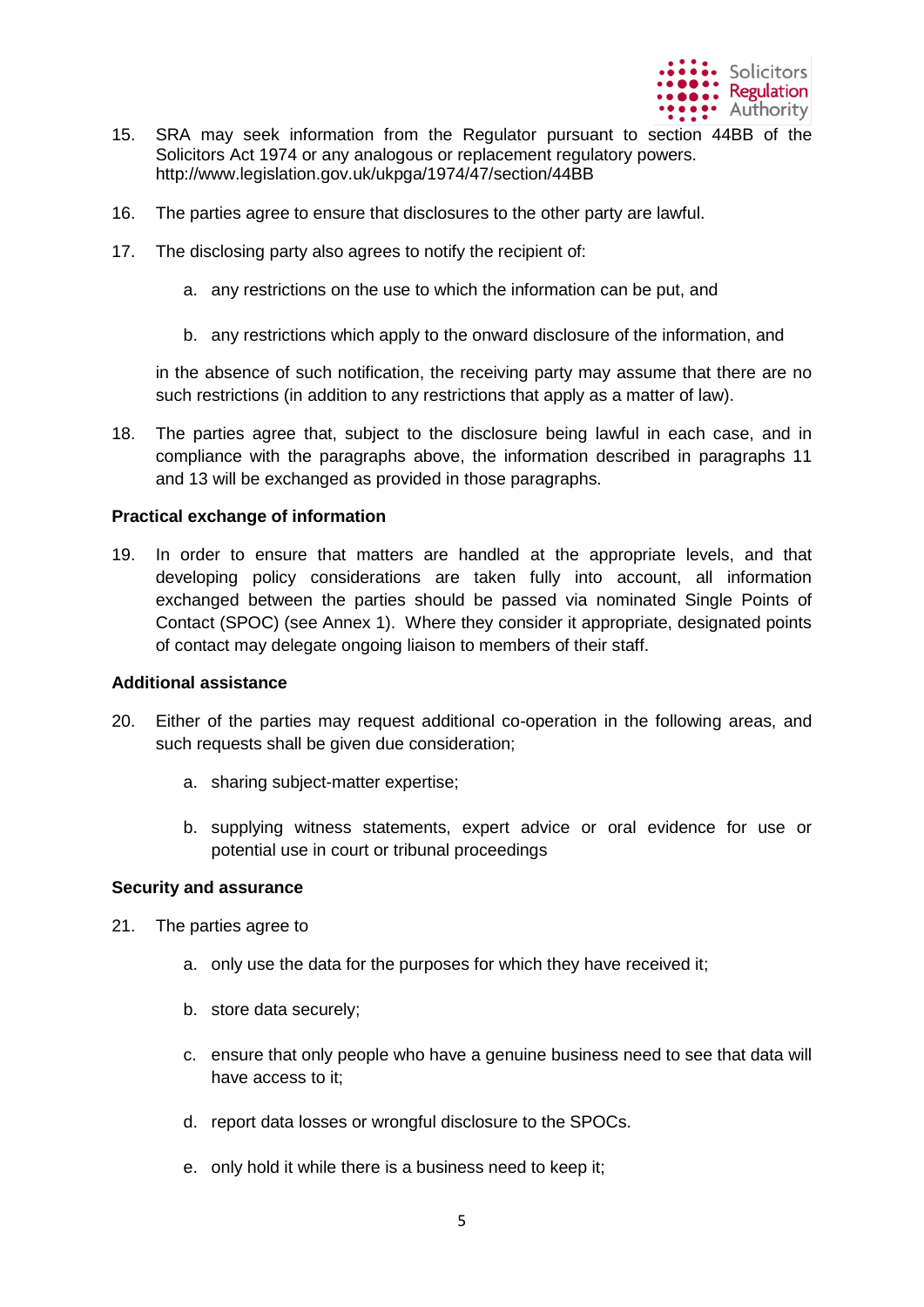

- f. destroy it in line with applicable guidelines;
- g. provide assurance that they have complied with these principles, upon request.

### **Data Protection Act 1998 (DPA) and Human Rights Act 1998 (HRA)**

22. Both parties undertake to comply with the requirements of the DPA and the HRA in the operation of this agreement.

#### **Freedom of Information (FoI) Act 2000**

23. If a FoI request is received in relation to the other party's information then the receiving party will inform the other party, and invite representations on the potential impact of disclosure.

#### **Costs/charges**

24. No charges will be made.

#### **Resolving issues**

25. Issues and problems that arise between the two will be resolved through discussion by the SPOCs, with escalation to more senior managers where necessary.

#### **Reporting and review arrangements**

- 26. This Memorandum shall operate upon signature by the Regulator of Community Interest Companies and Head of Legal Policy of the Solicitors Regulation Authority.
- 27. This Memorandum will remain in force until terminated by either party.
- 28. The parties will use their best endeavours to review its operation every three years from 1st April 2015.
- 29. Any changes to this Memorandum may be agreed in writing.

#### **Transparency**

30. This Memorandum is a public document and the parties may publish it as they separately see fit.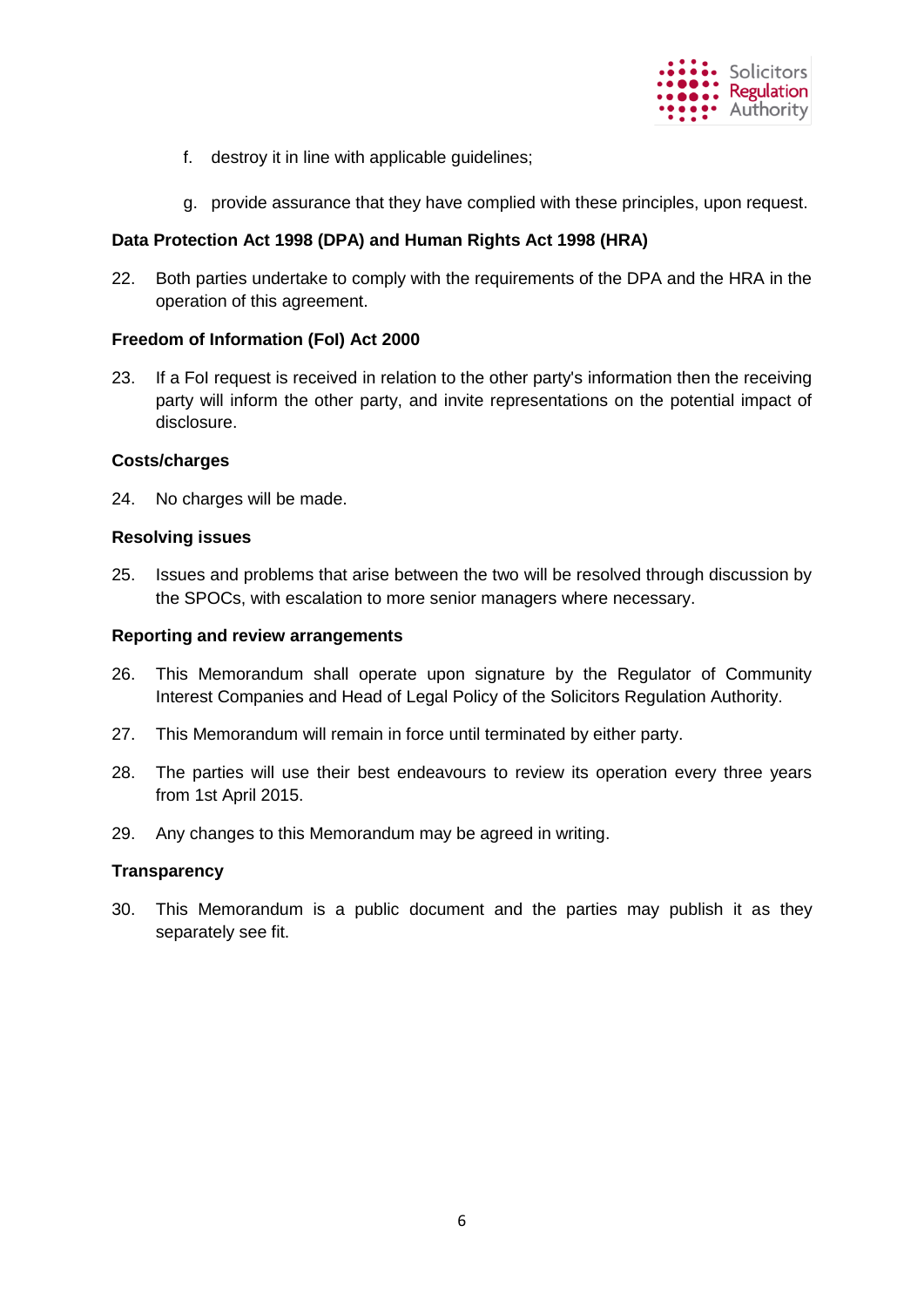

# **ANNEX 1**

# **Single Points of Contact**

| Area of<br>responsibility<br><b>Lead Officer</b><br><b>Memorandum</b>                                                          | <b>Solicitors Regulation</b><br><b>Authority</b><br><b>Heather Gelder</b><br><b>FCIB</b><br>0121 329 6298<br>heather.gelder@sra.org.uk                                                                              | The Regulator of Community<br><b>Interest Companies</b><br><b>Phillip Horrell</b><br><b>Room 3.68</b><br><b>Companies House</b><br><b>Cardiff</b><br><b>CF14 3UZ</b><br>02920346285<br>phorrell@companieshouse.gov.uk |
|--------------------------------------------------------------------------------------------------------------------------------|---------------------------------------------------------------------------------------------------------------------------------------------------------------------------------------------------------------------|-----------------------------------------------------------------------------------------------------------------------------------------------------------------------------------------------------------------------|
| Interpretation of<br><b>Memorandum</b>                                                                                         | <b>Carol Westrop</b><br><b>Head of Legal Policy</b><br>carol.westrop@sra.org.uk                                                                                                                                     | <b>Sara Burgess</b><br>Regulator<br><b>Room 3.68</b><br><b>Companies House</b><br><b>Cardiff</b><br><b>CF14 3UZ</b><br>02920346285<br>cicregulator@companieshouse.gov.uk                                              |
| <b>Policy Designated</b><br>point of Contact                                                                                   | <b>Heather Gelder</b><br><b>FCIB</b><br>0121 329 6298<br>heather.gelder@sra.org.uk                                                                                                                                  | <b>Phillip Horrell</b><br><b>Room 3.68</b><br><b>Companies House</b><br><b>Cardiff</b><br><b>CF14 3UZ</b><br>02920346285<br>phorrell@companieshouse.gov.uk                                                            |
| <b>Operational</b><br><b>Designated point of</b><br><b>Contact</b>                                                             | <b>Ann Marie Keeling</b><br><b>Senior Technical Adviser</b><br><b>Legal Policy</b><br>0121 329 6447<br>Ann.Keeling@sra.org.uk                                                                                       | <b>Marilyn Liddon</b><br><b>Room 3.68</b><br><b>Companies House</b><br><b>Cardiff</b><br><b>CF14 3UZ</b><br>02920346285<br>mliddon@companieshouse.gov.uk                                                              |
| <b>Fraud and</b><br><b>Confidential</b><br><b>Intelligence Bureau</b><br>Intelligence<br><b>Manager</b><br><b>Legal Policy</b> | <b>Heather Gelder</b><br><b>FCIB</b><br>0121 329 6298<br>heather.gelder@sra.org.uk<br><b>Ann Marie Keeling</b><br><b>Senior Technical Adviser</b><br><b>Legal Policy</b><br>0121 329 6447<br>Ann.Keeling@sra.org.uk |                                                                                                                                                                                                                       |